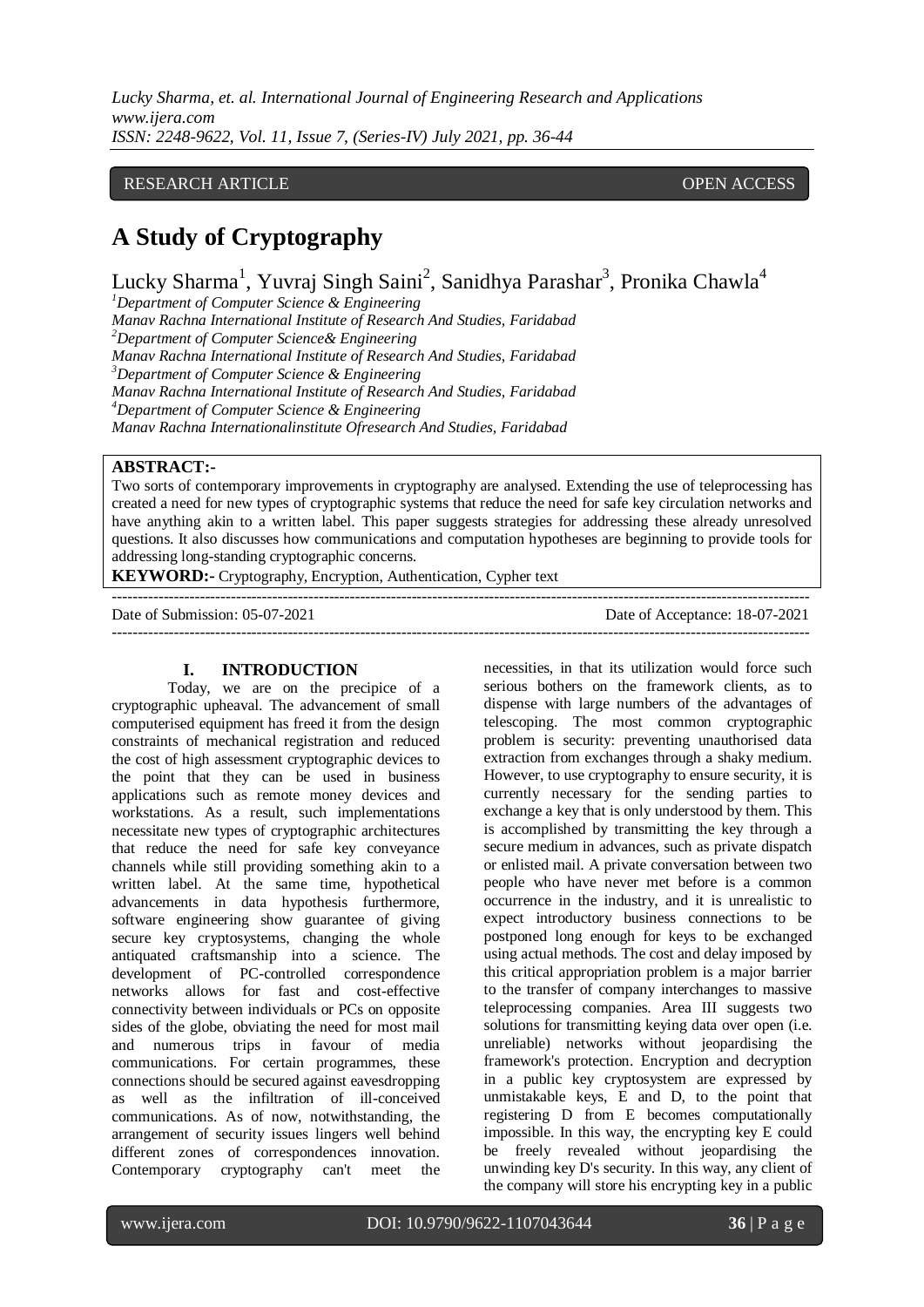register. This allows every client of the framework to leave an impact on another client that has been encoded such that only the intended recipient can understand it. A public-key cryptosystem is now a particular accessibility figure in this regard. A private conversation may be conducted in this manner by any two parties, regardless of whether they have previously spoken. All send messages enciphered in the recipient's public enciphering key to the next person, who then interprets the messages with his mystery translating key. We suggest a few methods for constructing public-key cryptosystems, but the problem remains largely unsolved. Public key appropriation mechanisms provide an alternative to eliminating the need for a secure key distribution channel. Two clients who want to exchange a key communicate with and with each other before they arrive at a key in the same way. It should be computationally impossible for an outsider listening in on this trade to extract the secret from the data gathered. Segment III, which has a fractional arrangement with an alternative structure, is a possible solution for the public key dissemination problem. The issue of giving a valid, computerized, message subordinates mark. For reasons brought out there, we allude to this as the single direction verification issue. Some halfway arrangements are given, and it appears how any open key cryptosystem can be changed into a single direction confirmation framework the interrelation of different cryptographic issues and presents the significantly more troublesome issue of secret entryways. Although new cryptographic problems have arisen as a result of interchanges and calculations, their posterity, data hypothesis, and computation hypothesis have begun to provide apparatuses for the resolution of significant issues in conventional cryptography. The quest for solid codes is among the most well-established areas of cryptographic research, but before this century, all proposed systems have been destroyed. In the 1920s, be that as it may, the "once cushion" was concocted, and demonstrated to be reinforced the reason for speculating that basic and related systems were incorporated into a solid foundation much later in the theory of knowledge [3]. As soon as cushions need surprisingly long keys they call a ban on many uses. On the other hand, the security of cryptographic structures often remains computational complex to enable the cryptanalyst to access text without data on the key. The issue goes deep into the gaps of computational complexity and mathematical testing, two of which arrive late teaching about the problem of coping with computer problems. Using the outcomes of these principles, it may be possible to expand security assurance at the framework's most critical stages within a fixed time frame. This potential is investigated in Section VI. Before we begin the exchange of events, we'll introduce the characters and point out the potentially dangerous circumstances in the next section.

### **II. CONVENTIONAL CRYPTOGRAPHY**

Cryptography investigates the "numerical" frameworks of care for two types of security issues: protection and assurance. The Security Framework sets aside data for removal by unauthorized group messages sent to the public channel, after which it verifies the sender of the message used only by the proposed recipient



**Fig.1** stream of data in the customary cryptographic framework

Source-http[s://www.tutorialspoint.com/cryptography/cryptosystems.](http://www.tutorialspoint.com/cryptography/cryptosystems)htm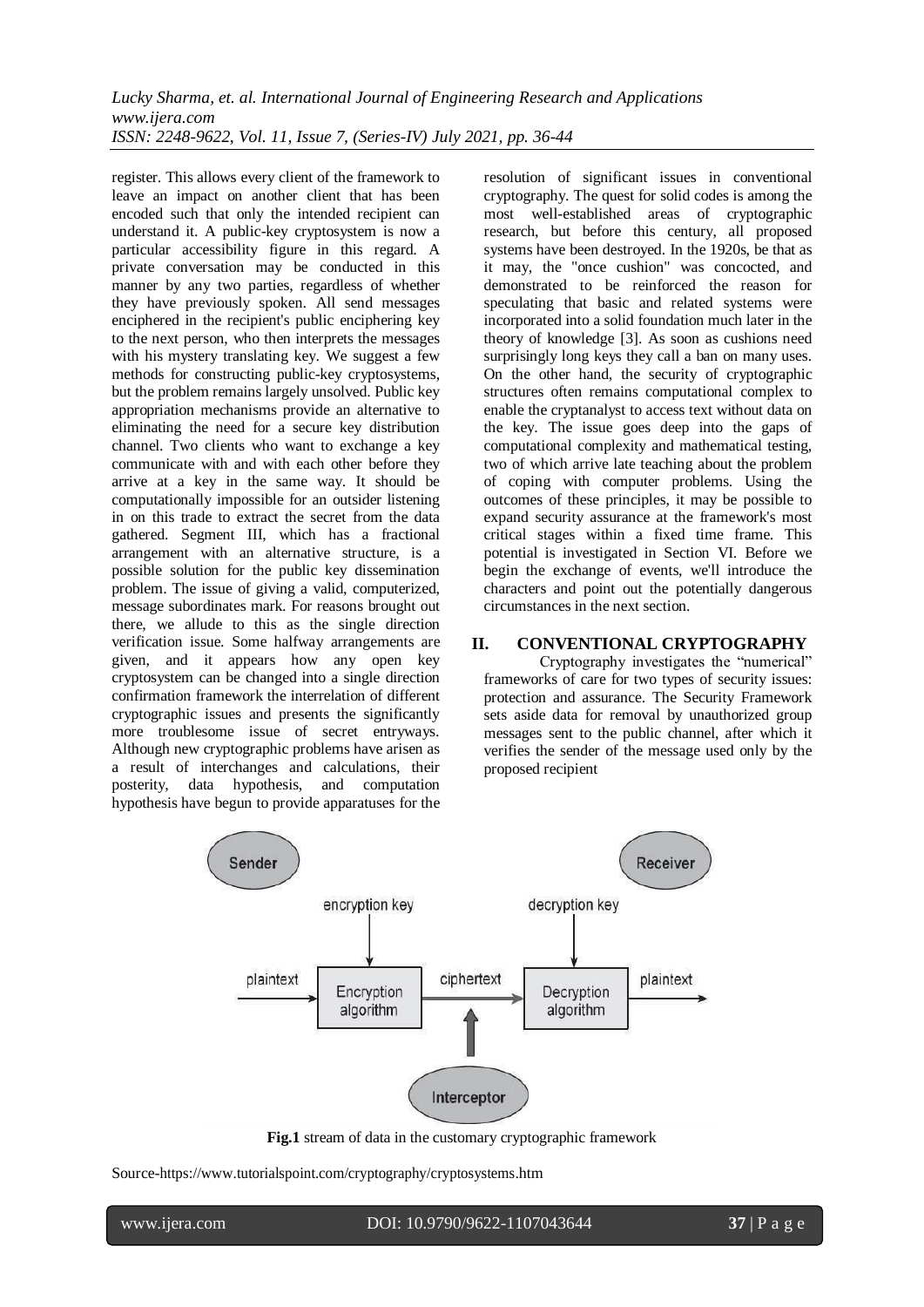Authentication system prevents the installation of unauthorized messages on a public channel, which ensures that the recipient of a trusted message has sent it. A channel that is considered open when security is not sufficient for customer needs. A channel, for example, is a phone line and can therefore be viewed as private by a few more customers, which is seen by other people. Depending on how it is used, any channel can be undervalued by taking, giving away, or both. Since the calling party cannot choose which number to call while writing letters by phone, the risk of implantation is very high. Listening, which necessitates the use of a wiretap, is both controversial and illegal. The situation has changed on the radio as a result of the adjustment. The hearing is unaffected and does not involve legal harm while giving it is subject to disclosure of misjudged pouring and arraignment. As we have divided our issues into security and reassurance, we will do it more often furthermore, the distinction between message verification, which is a problem as seen above, and customer verification, in which only a framework is sent to verify the user. Who do you claim to be? The identity of the person applying for the Visa, for example, must be checked, but he or she has no message to send. The two problems are treated as one by expressing disappointment with this message's inability to achieve customer verification. Customer Authentication has a clear message saying "I am USER X," when message verification is only a test of a character who sends the message. The differences in risk factors and components of these two issues, on the other hand, make it worthwhile to keep in mind. The flow of knowledge about such a popular cryptographic scheme used for book protection is the subject of this paper. Transceiver, collector, or snoop are the three rings. The sender sends a text message or an unallocated P to the real collector via an insecure channel. To prevent the busy individual from reading P, that data assimilation P to a cypher text or cryptographic hash C = SK using a non-SK conversion (P). Only a secure channel is used to send the K key to the intended recipient, and it is shown securely. Since the true collector is aware of K, he will deduce C through using SK- to produce SK-  $(C) = SK$  $-$  (SK (P)) = P, the first written text. For purposes of limitation or reverse, the secure channel could be used to connect with the P itself. A safe channel, for example, maybe a week after the messenger arrives, while a reliable station is a phone call. The cryptographic structure is a collection of independent boundary SKJK I ( of integrable modifications SdPl - WI (1) from a plaintext message space (P) to a cypher text message space (C). The boundary K, also known as a key, is chosen from a limited handful (K) known as key space. We will display all message spaces (PI and C) in the case where they are identical (M). in the

book K. K. The aim of the cryptosystem SK,) architecture is to reduce the cost of integration and translation function anywhere it occurs, allowing any unexpectedly fruitful cryptanalytic operation to be dynamic. There are two options for accomplishing this. A computer-secure framework would contradict any cryptanalytic written processing no matter how much the calculation is permitted, whereas a completely protected draught would contradict any cryptanalytic written processing no matter how the calculation is permitted. The Shannon hypothesis, which is concerned with the good results that can be obtained by infinite simulations, is evaluated in [3] and [4], and the genuinely safe systems have a position with that part of the hypothetical evidence, called the Shannon hypothesis. Many relevant cryptogram answers are accompanied by an unlimited number of security effects. For example, a basic replacement cryptogram XMD from English content can handle written messages: currently, and, I, etc. The encrypted cryptogram, interestingly, contains sufficient data for decryption and key. Its safety lives only at the expense of imagination they're The one time buffer, in which the clear text is consolidated with such haphazardly chosen keys of comparable duration, is a similarly stable mechanism in use. Although such a system is probably stable, it is impractical for most implementations due to a large amount of key needed. However, as you may have noticed, this paper deals with computationally secure frameworks, which are all the more relevant in general. When we discuss the need to develop stable cryptosystems, we exclude those that are difficult to use, such as the onetime cushion. Or maybe we just have at the top of our priority list systems that need 'only' a few hundred pieces of the key that can be implemented with just a small amount of specialized equipment or a few hundred lines of code. We'll call an assignment computationally infeasible if this cost, as measured by the amount of memory used or the duration, is limited but absurdly large. Cryptographic systems can be divided into two broad categories: stream codes and square numbers, similar to how blunder rectifying codes are divided into convolution and block codes. Stream figures take the plaintext in small chunks (bits or characters) and deliver a pseudorandom arrangement of pieces that is modulo 2 to the plaintext's pieces. Square codes operate on huge squares of text in a completely computational manner, such that a small improvement in the information block results in a large change in the yield. This paper deals with block, cryptography since it blunderinducing property are important in a variety of confirmation applications. Cryptography is used in a validation context to maintain the message's authenticity with the collector [15-16].Not only should an eavesdropper be prevented from infusing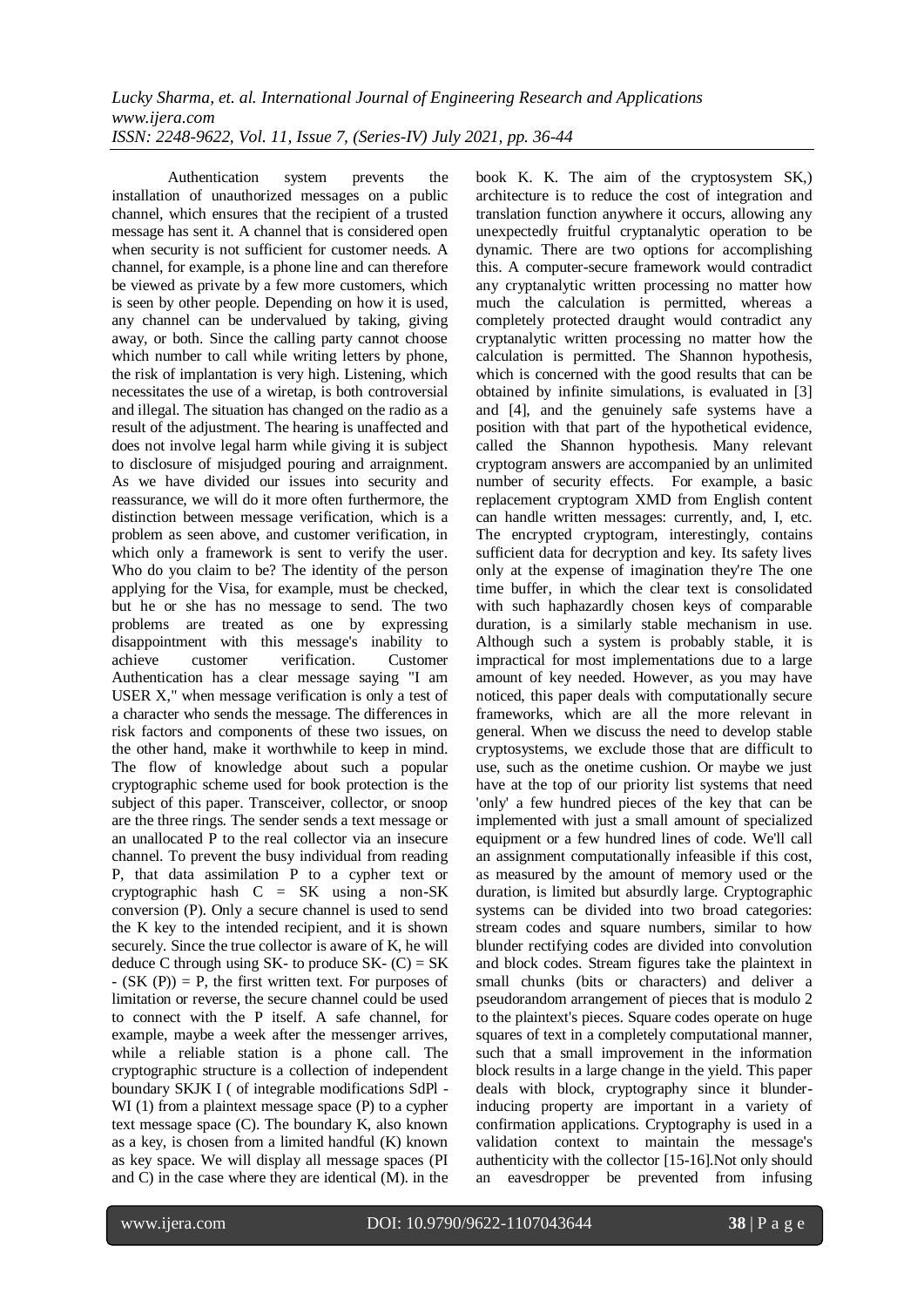completely fresh, credible-looking communications into a channel, but he should also be prevented from consolidating or merely rehashing old messages that he has duplicated previously. When it is said and done, a cryptographic architecture designed to guarantee stability will not prevent this last form of evil. To guarantee the authenticity of a message, data is inserted that includes not just the message and a mysterious key, but also the date and time; for example, by joining the date and time of each message and scrambling the whole grouping. This ensures that anyone with the key will generate a message containing the correct date and time when unscrambled. Using a context wherein small variations in the cypher text result in large adjustments in the interpreted plaintext should be avoided in any situation. This purposeful mistake engendering guarantees if the conscious infusion of commotion A response is changed on the channel, for example, "eradicate document 7" into an alternate message, for example, "eradicate document 8," it will likewise ruin the validation data. The message will at that point be dismissed as untrustworthy. The initial phase in evaluating the sufficiency cryptographic security frameworks is to order the dangers to which they are to be subjected oppressed. Cryptographic systems used for one or both security and validation can be vulnerable to the risks mentioned below. A cypher text only attack is a cryptanalytic attack in which the cryptanalyst only has cypher text to work with. The chosen-plaintext attack is a cryptanalytic attack in which all the cryptanalyst has a lot more plaintext or cypher text to compare. The chosen plaintext attack would be cryptanalytic. The cryptanalyst will address an endless amount of plaintext messages depending on his preferences and inspect the resulting cryptograms in this attack. In such instances, it is assumed that the adversary is aware of the general mechanism (SK) in operation since this information can be obtained by considering a cryptographic device. Although many cryptography users try to keep their hardware hidden, many business implementations demand that the ultimate architecture be not only public but also standard. Now and again, a cypher text simply attack occurs. The cryptanalyst only uses details on the language's factual properties (for example, the letter occurs 13% of the time in English) and information on those "maybe" terms (e.g., a letter presumably starts "Dear Sir:"). It is the most vulnerable threat to which a system will succumb, and any framework that succumbs to it is regarded as completely unstable. A system that can withstand a known-plaintext attack frees its users from having to keep their communications secret or summarise them before declassification. . This is an absurd weight to put on the framework's clients, especially in business circumstances where item declarations or public

statements might be sent in scrambled structure for later open divulgence. Comparative circumstances in political correspondence have prompted the breaking of numerous probably secure frameworks. While a known plaintext assault isn't generally potential, its event is regular enough that a framework that can't avoid it isn't thought about secure In fact, a targeted ciphertext attack remains difficult to execute, although it can be approximated. Presenting a proposition to a competitor, for example, can result in him deciphering it for transmission to his base camp. As a result, a code that is safe against a specific plaintext attack frees its users from worrying about their competitors planting messages in their system. To confirm that frameworks are stable, it is necessary to accept the more significant cryptanalytic risks, as these not only include more realistic models of the cryptographic framework's operating environment but also make assessing the framework's solidity easier. Many systems that are difficult to crack down using a ciphertext as it were attack can be quickly prevented using proven plaintext or chosen-plaintext attacks. Cryptanalysis is a context ID problem, as these definitions show. Individually, known plaintext and selected plaintext attacks are compared to inactive and complex system separating proof problems. In contrast to numerous subjects in which framework distinguishing proof is thought of, such as programmed deficiency finding, the objective in cryptography is to construct troublesome frameworks, as opposed to simple, to distinguish. The chosenplaintext attack is sometimes referred to as an IFF strike, a term that stems from the creation of computational "ID partner or opponent" systems following World War II. An IFF system allows military radars to distinguish between friendly and hostile aircraft. The plane receives the exam, scrambles this under the fitting key, and gives it back to the radar through a period-changing challenge from radar. The radar will detect a well-behaved aeroplane by comparing this reaction to a correctly scrambled rendition of the measure. While the aeroplane is over a hostile area, foe cryptanalysts can send difficulties and analyse the scrambled reactions trying to decide the verification key being used, along these lines mounting a picked plaintext assault on the framework. Practically speaking, this danger is countered by limiting the type of the difficulties, which need not be flighty, however just no repeating. There are different dangers to confirmation frameworks that can't be treated by traditional cryptography, and which expect a response to the novel thoughts and methods presented in this paper. The risk of the collector's authentication information being sold is prompted by the fact that in multi-user networks, the beneficiary is always the actual system. The transmitter's hidden key tables or other validation knowledge are therefore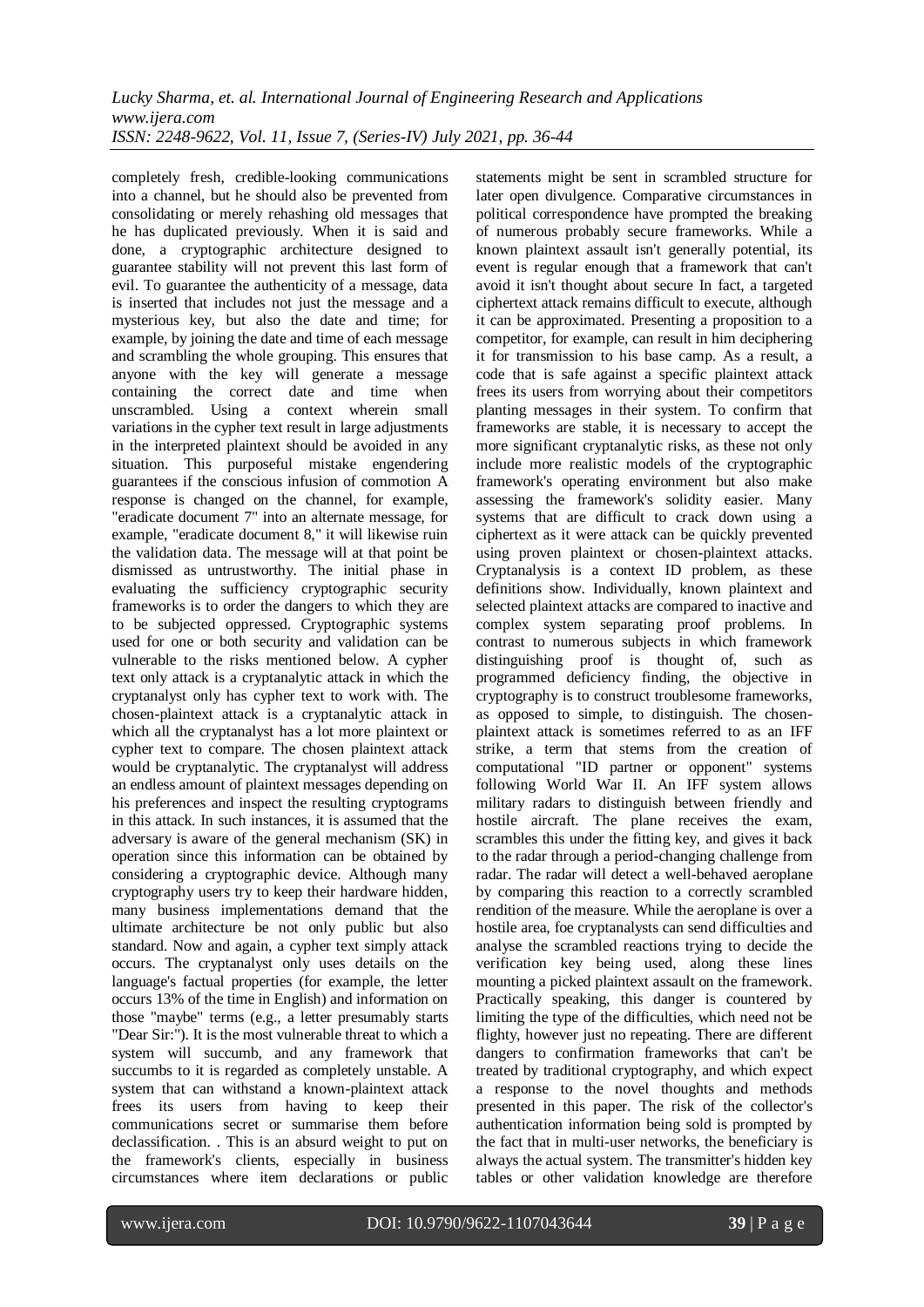more vulnerable to theft than the collector's (an individual client). As we'll see below, a few strategies for avoiding this risk also protect against the risk of being questioned. That is, a text could be transmitted and then cancelled by either the transmission and the receiver. Alternatively, it may be said by both those involved that a letter was received when, in fact, none was. Computerized labels and receipts must be remembered. For example, an unscrupulous stockbroker may produce orders from customers to hide unapproved buying and sale for individual addition, or a customer may renounce a proposal that he actually authorised but later realises would result in a loss. We would propose proposals that enable the receiver to verify the authenticity of communication whilst also preventing him from sending explicitly valid messages, thus avoiding both the risk of a beneficiary's authentication details being traded or the risk of discussion.

### **III. PUBLIC KEY CRYPTOGRAPHY**

Cryptography has become a supplementary protection measure, as seen in Fig. 1. By scrambling the messages received on other networks with higher data transmission rates or lower deferral rates, the encryption may be applied to other channels with higher data transfer rates or lower deferral rates. As a result, the use of cryptography on interactions between those who've laid the groundwork of cryptography has been limited. This needs to shift to grow massive, stable media communications frameworks. A huge number of clients n leads to a much greater number of suits,  $(n2 - n)/2$ , that would like to meet personally with someone else. It's impractical to expect a few clients that have never worked together before to trust that a key would be sent through secure means and that keys for everyone (n2 n)/2 sets would be preplanned a separate article, the authors propose a moderate approach that does not necessitate any new advances in cryptography but does include reduced stability, burden, and a restriction of the entity to a starlike configuration in terms of initial association convention. We believe it is possible to build systems like the one seen in Fig. 2, in which two groups communicating solely via a public channel and using only freely available techniques will form a secure connection. We look at two different approaches to dealing with this problem: public-key cryptosystems and public key dispersion frameworks. on their own. The first is most notable, as it lends itself to the arrangement of the clarification issues discussed in the following section, while the second is far closer to erization. Public-key cryptography is a set of PKIK E (KI and ID K 1 K K E JRJ of calculations addressing inverse changes on a finite message space (MJ), be quite 1) with every K E {KB EK is the inverse of DK, and 2) for each  $K E {Kj}$  and  $M E {Ml}$ , the algorithms

EK and DK are simple to compute. 3) It is possible to compute inverse pairs EK and DK from K for almost any K E (KJ, each conveniently computed algorithm equal to Df (is computationally infeasible to obtain from EK, for any K EK). The third property allows a client's encrypting key EK to be revealed while jeopardizing the confidentiality of his mystery interpreting key DK. As a result, the cryptographic system is divided into two sections: a group of encoding changes and a group of unravelling changes, making it impossible to track down the corresponding entity from the other family. The fourth property guarantees there is a way for finding out how to connect sets of converse changes where neither the encoding nor the translating shift must be defined. In practice, the crypto equipment should have a genuine odd number generator (e.g., an uproarious diode) for generating K, as well as a calculation for generating the EK-n pair from the yields. The problem of primary dispersion is inconceivably rearranged in such an arrangement. At his terminal, each client makes two backwards modifications, E and D. The interpreting change D should remain a secret, but it should never be broadcast on any channel. By inserting the encrypting key E in a public index alongside the client's name and password, the encrypting key E may be shown. Anyone also could scramble messages and deliver them to the recipient, but no one else would be able to decipher messages intended for him. As a result, public-key cryptography keys can be interpreted as different access figures. It is important to help people record of encrypting key is protected from unauthorized changes. The document's definition makes this assignment easier to understand. Since the paper is barely changed, peruse protection is unnecessary, and expound compose assurance components can be used to save money. Encrypting the plaintext, addressed as a twofold n-vector m, by duplicating it with an invertible twofold n X n framework E is a fascinating, if sadly useless, model of a public-key cryptosystem. As a result, the cryptogram approaches Em. We get m - DC by letting  $B = Em$  l. As a result, encoding and interpreting all necessitate n2 operations. In any case, calculating D from E necessitates a grid reversal, which is a more complicated problem. Furthermore, acquiring a selfassured pair of backwards networks is much more simple than changing a specified grid. To get a subjective invertible system E, start with the personality network I and do some basic line and segment activities. Then, to get 61 - E- - l, I begin by doing the inverses of these equivalent fundamental activities in turn around bid. An irregular piece string may easily be used to determine the order of rudimentary tasks. Surprisingly, grid reversal just takes n3 operations. As a result, the proportion of "cryptanalytic" times (that is, registering D from E) to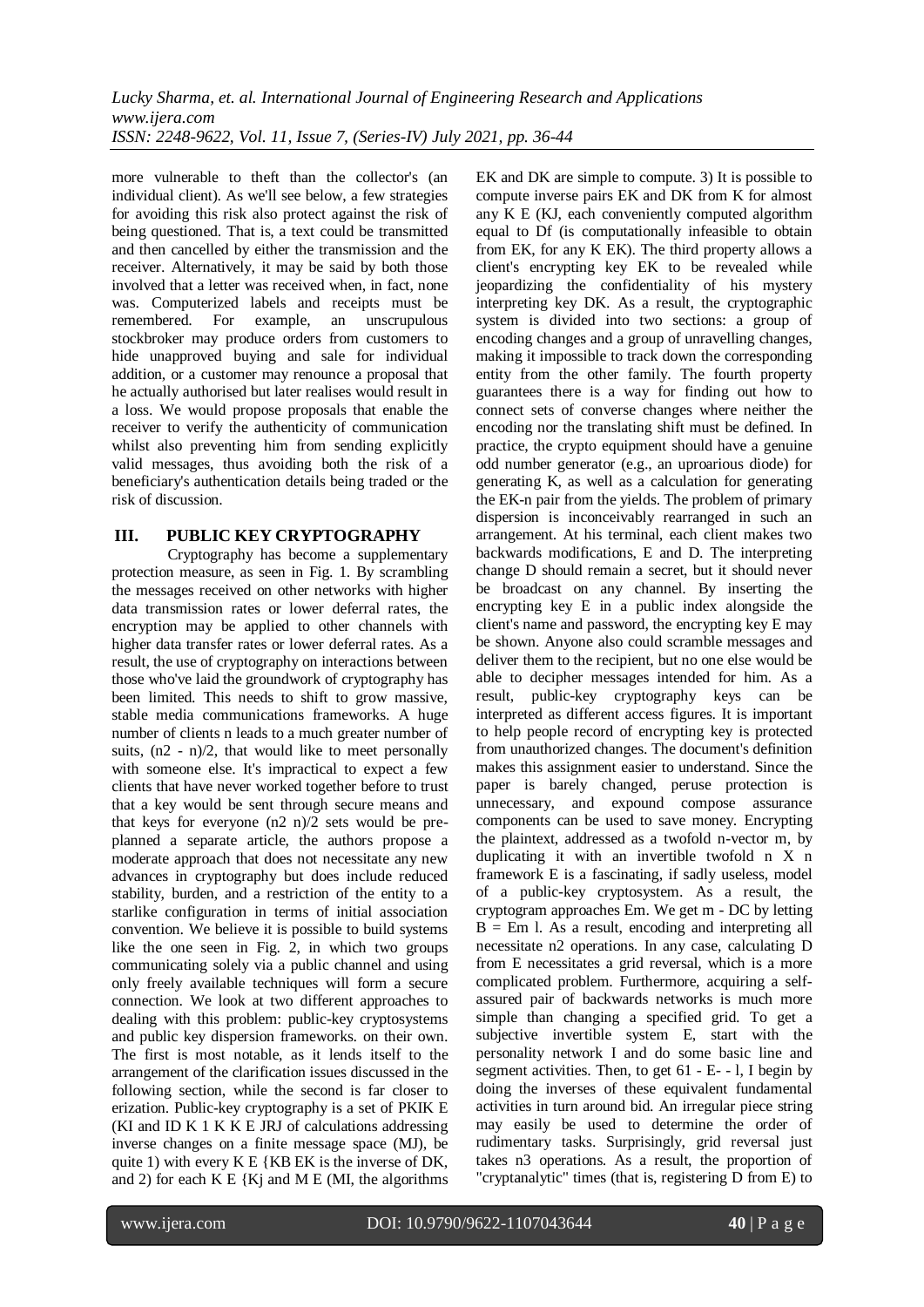encoding or translating time is at most n. and to achieve proportions of 3 O6 or higher, enormous square sizes will be needed. Likewise, it doesn't give the idea that information on the component, any activities utilized to get E from I significantly lessens the ideal opportunity for processing D. Also, since there is no adjust blunder in double number juggling, mathematical soundness is insignificant in the framework reversal. Disregarding its absence of useful utility, this lattice model is as yet valuable for explaining the connections essential in a public-key cryptosystem. The more commonsense approach to deal with discovering a couple of without any difficulty recorded converse calculations E and D; with the result that, D is difficult to gather from E utilizes the hassle for testing programming in lowlevel dialects. Anybody that has tried to find out what operation is cultivated by another person's machine language software knows that E (i.e., what E does) is impossible to deduce from a formula for E. If the programmer is deliberately rendered perplexing with the addition of unleaded variables and interpretations, deciding a counter-calculation may be quite difficult. To hold its identifiable proof from input-yield sets, E must be too convoluted. Fundamentally, what is needed is a single-head compiler: one that takes a seen program written in a high-level language and converts it into an impossible programmer in a machine language. The compiler has a one-star rating. path because it should be possible to complete the whole route but impossible to change the cycle. Since program me size and run-time are not critical in this application, such compilers could be feasible if the machine language development may be advanced to help with the chaos. We had a free discussion about how to distribute keys over an insecure channel. His approach is different from the public key cryptosystems proposed above, and it will be referred to as a public key dispersion paradigm. The aim is for An and B, two. Clients, to securely trade a key over a rocky channel. This key is then used by the two clients in a standard cryptosystem to encrypt and decrypt data. We have a solution whose cryptanalytic cost is n,2, where n is the cost to the genuine clients. Regrettably, the cost to the system's authentic clients is as much in transfer times as in estimate, To start with, only one "key" must be exchanged. Second, the cryptanalytic effort seems to significantly outnumber the genuine clients' effort. Third, the application can be linked to a public document containing client data, allowing client A to be linked to client Band in the reverse direction. One human presence allows a client to affirm his personality to a large number of clients by having the public record essentially a read-only memory. This procedure requires An and B to check each other's personalities through different methods.

# **IV. ONE– WAY AUTHENTICATION**

The problem of authentication can be a much more serious impediment to the universal use of telecom for business activities than the problem of key appropriation. Validation is the foundation of every system, including arrangements and billing. The company cannot function without it. Current electronic confirmation frameworks can't address the issue for a simply advanced, unforgettable, message subordinate mark. They give insurance against outsider imitations, however don't ensure against questions among transmitter and recipient. To build up a framework fit for supplanting the current composed agreement with some simple electronic structure of correspondence, we need to find an advanced wonder with properties comparable to a composed mark. Anyone should be able to recognize the sign as legitimate, but it should be impossible for anyone except the genuine endorser to generate it. Any such approach would be referred to as single path proof. Since any advanced sign may be precisely duplicated, a legitimate digital certificate should be visible without being recognized. Consider the "login" problem in a multi-user PC environment. The client selects a hidden key while creating his record, which is then entered into the framework's secret word register. Each time he signs in, the client is again asked to give his secret word. By staying discreet from any remaining clients, fashioned logins are forestalled. This, nevertheless, necessitates safeguarding the hidden phrase catalogue's confidentiality, as the information contained therein will allow for the ideal pantomime of every customer. The problem is exacerbated if framework administrators have legitimate reasons for accessing the registry. Permitting such genuine gets to, however forestalling all others, is close to unimaginable. This prompts the unthinkable necessity for another login technique fit for deciding the validness of passwords without really knowing them. While seeming, by all accounts, to be a coherent difficulty, this proposition is without any problem fulfilled. When a client uses his code word PW for the first time, the PC generates a job f(PW) and saves this, not PW, in the secret key register. At every successive access, the PC determines  $f(X)$ , where  $X$  is the given hidden key and compares  $f(X)$  to the esteem f. (P W). The customer is recognized as genuine if and only if they're identical. The job f should only be calculated once a login, so the measurement time should be minimal. By all means, 1,000,000 directions (roughly \$0.10 at bicentennial costs) are a reasonable cutoff for this estimate. If we could guarantee, in any case, that count of f-l required at least 1030 guidelines, someone who had exploited the framework to get the hidden word database couldn't get PW from f(PW), and hence couldn't do an unauthorized login. The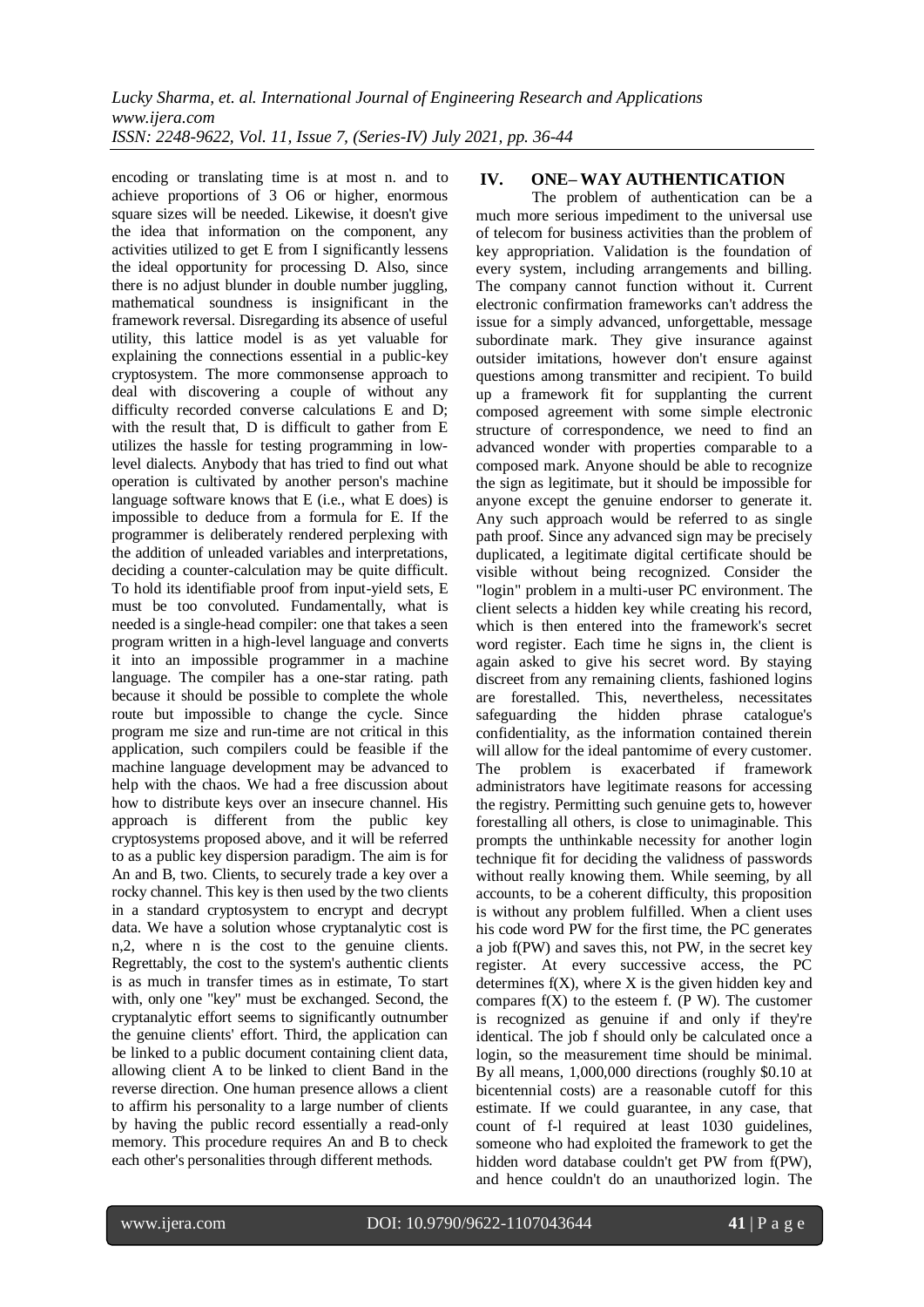login software does not recognize f(PW) as a hidden key because it will naturally process f (f(PW)), which will not match the passage f(PW) within a secret key registry. We assume that the power f is public information, so it isn't obliviousness off that make estimating f-l difficult. R. M. Needham [9, p. 911] was the first to use single-direction capabilities in login methods. These are also discussed in two subsequent papers [lo], [ll], which offer interesting approaches to dealing with the design of singledirection capacities. More precisely, a power f is a single-direction work if it is computationally impractical to settle the condition  $y = f(x)$  for any acceptable contention x in the space off, but it is not difficult to figure the relating esteem  $f(x)$  for any appropriate contention x in the space off. Notice that we're describing a power that isn't invertible from a numerical standpoint, and who's non-invertibility isn't the same as that often encountered in math. When the reverse of a point y isn't interesting (i.e., there are specific focuses 311 and x2 to the degree that  $f(xi) = y = f(x2)$ , a capacity f is considered "noninvertible." We want to emphasis that this isn't a difficult reversal issue. Or perhaps it should be extremely difficult to calculate any x with the property that  $f(3c) = v$  provided a value y and details on f. While f is noninvertible in the usual sense, finding a converse image should be easier. In the extraordinary case where  $f(x) = yc$  for all x: in a vacuum, the reach off is (yc), and we can use every x as f-l (yo). This is important that f does not get overly degenerate along these lines. A minor degree of deterioration is appropriate and, as discussed later, is most probably involved in a most promising class of single-direction capacities. Polynomials have a basic representation of single-direction capacities. Finding a root xe of a polynomial condition  $p(3) = y$  is much more difficult than evaluating the polynomial  $p(x)$  at  $x = x0$ . Purdy [1 l] advises using scanty polynomials of a severe degree over small fields that seem to have extraordinarily high proportions of answers for evaluation time. In Section VI, the hypothetical explanation for single-direction capacities is discussed in greater depth. Single-direction capacities are often not difficult to devise in operation, as seen in Section V.. The single direction work login convention addresses just a few of the issues emerging in a multiuser framework. It secures against the bargain of the framework's confirmation information at the point when it isn't being used, yet requires the client to send the genuine secret key to the framework. Security against listening in should be given by extra encryption, and assurance against the danger of debate is missing through and through. As seen below, a public key cryptosystem may be used to have a reliable single path validation framework. If client A wants to express something unique M to

client B, he uses his special translating key to "translate" it and sends it to DA (M). When client B receives it, he will recognize it and verify its authenticity by "encrypting" that with client A's public encrypting key EA. DA(M) is also saved by B as proof that the message originated from A. Anyone will investigate this case by combining  $DA(M)$  with the well-known operation EA to recover M. Since only A could have generated the message with this property, the answer to the single direction validation problem will emerge easily as from public key cryptosystems' turn of events. Leslie Lamppost of Massachusetts Computer Associates suggested a fractional scheme for single-direction message confirmation to the creators. For h on the request for 100, this technique uses a single-direction work f planning k-dimensional twofold space into itself. If the transmitter wants to deliver an N-bit packet, he generates 2N haphazardly chosen k-dimensional double vectors x1,x1,x2,x2, \*, XN, XN, which he leaves well enough alone. The comparing pictures are offered to the receiver under f, specifically Y 1, Yl, Y 2, yz, \*, YN, YN. The transmitter then sends xi or Xi depending on whether  $ml = 0$  or 1 when the message  $m = (1721+2, *$  -,mN) is to be received. Depending on whether  $m2 = 0$  or 1, he sends x2 or X2, and so on. The collector uses f on the originally obtained square to see whether it returns Yi or Yi as its image, determining if it was 31 or X1, and whether  $ml = 0$  or 1. Similarly, the receiver should choose m2,m3,..., mN. In any case, the receiver is ill-equipped to effect even the tiniest shift in m. With the approximately lOO-overlap knowledge creation needed, this is just a halfway solution. However, when N increases around a megabit maybe more, there is a modification that eliminates the development problem. If you leave g alone, you can intend in a single direction from double N-space for paired n-space with an of around 50. To obtain the n bit vector m', take the N cycle message m and function on it with g. Then return m' using the previous strategy. If  $iV = 106$ ,  $n = 50$ , and k  $= 100$ , the message would have kn  $= 5000$  validation bits added to it. As a result, only a 5% knowledge extension occurs while transmission (or 15% if the underlying trade of Yl, Yl, - \*-, YN, YN is included). About the fact that there are several distinct messaging (2N-n on average) with a common validity grouping, the one-wayness of g renders them computationally infeasible to discover and fashion. In reality, g should be more grounded than a normal single-direction job, since a competitor has not only m' but also one of the converse pictures m. And if m had to find an alternative backwards image of m', it could be difficult. Finding those abilities seems to be a simple task. For the single-direction client validation problem, there is another fractional solution. The client generates a codeword X, which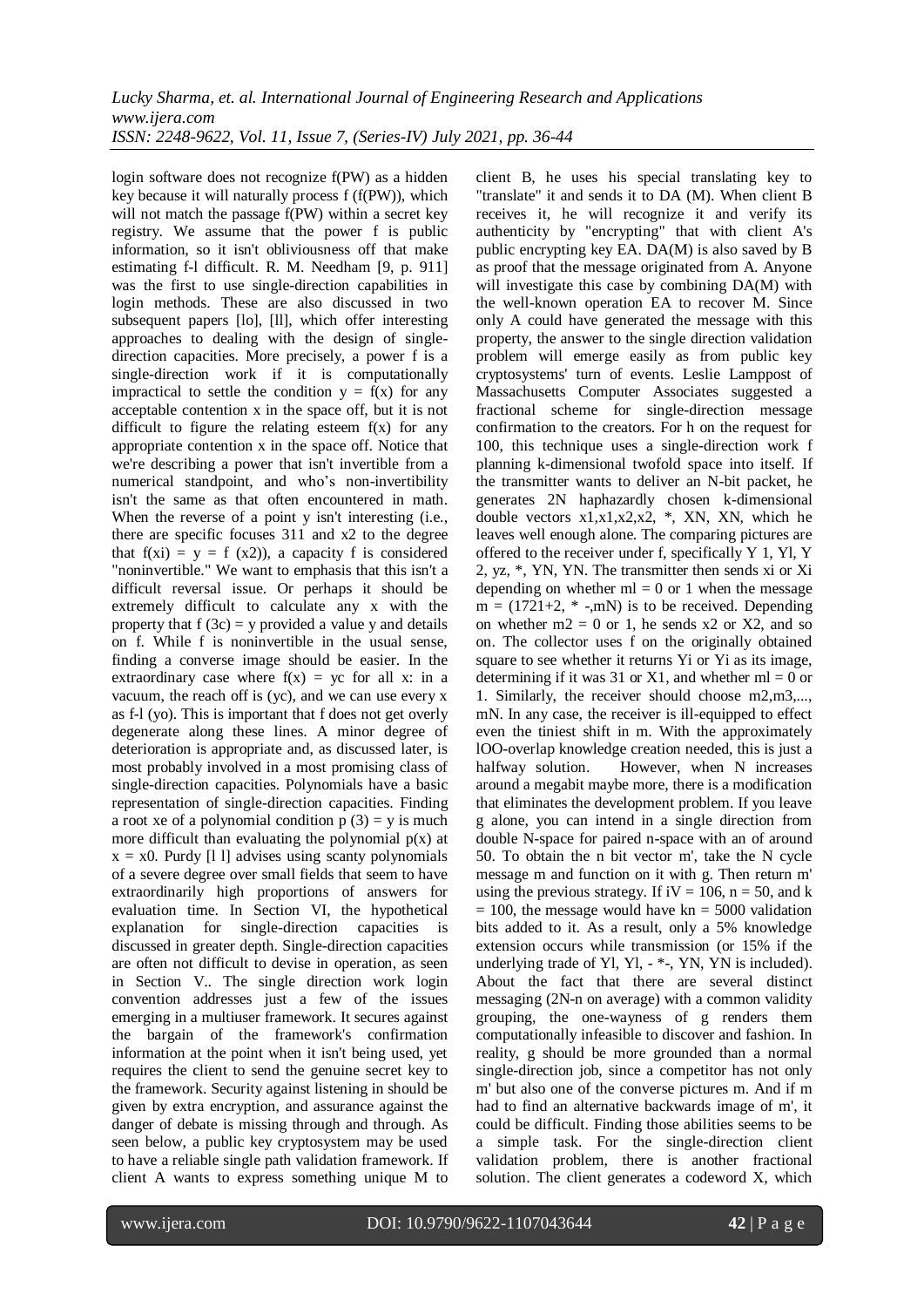he then forgets about. He gave the formula system $(X)$ , where f denotes a single-direction work. The correct authenticator at time t is  $f T-t(X)$ , which the system will search using ft (X). Because of the one-way nature of the reaction, previous reactions have little reason to create a new one. The issue with this arrangement is that it can require a reasonable measure of calculation for authentic login (even though numerous significant degrees not exactly for falsification).  $T = 2.6$  million if for model t is increased every second and the framework is required to function for one month on each hidden term. After that, both the client and the system can perform f a standard of 1.3 times per login. If not absurd, this problem severely limits the strategy's use. The problem can be overcome when a simple technique for calculating f c2tn) for  $n = 1, 2...$  was found, similar to  $X8 = ((X2)2)2$ . Double deteriorations of T t and t, on the other hand, will allow for fast measurement of T-t and ft. In any case, fast computation for fn may prevent f from being singledirection.

### **V. FUTURE SCOPE OF CRYPTOGRAPHY**

In today's environment, one of the most pressing issues for businesses and their consumers is the security of confidential data. Businesses are being forced to protect the dignity, privacy, and protection of sensitive information as a result of this, as well as increasing regulatory pressures. As a result, cryptography is rapidly establishing itself as the basis for corporate data protection and enforcement, as well as a security best practice. Cryptography, once regarded as a specialized and esoteric field of information security, is slowly maturing. Encryption is the most effective way to protect data, and this was true decades ago and is still true today. National security agencies and major financial institutions have long used cryptography and encryption to secure their sensitive data. Today, encryption is being used across a much broader variety of business sectors, as well as through a growing number of applications and platforms. Simply put, cryptography and encryption have emerged as one of the most popular innovations in the IT security industry; the task now is to ensure that IT organizations are prepared to tackle this change and are laying the groundwork now to meet their future needs.

#### **REFERENCES**

- [1]. R. Merkle, "Secure correspondence over an uncertain channel," submitted to Communications of the ACM.
- [2]. D. Kahn, The Codebreakers, The Story of Secret Writing. New York: Macmillan,

1967.

- [3]. C. E. Shannon, "Correspondence hypothesis of mystery frameworks," Bell Syst. Tech. J., vol. 28, pp. 656-715, Oct. 1949.
- [4]. M. E. Hellman, "An augmentation of the Shannon hypothesis way to deal with cryptography," submitted to IEEE Trans. Illuminate. Hypothesis, Sept. 1975.
- [5]. W. Diffie and M. E. Hellman, "Multiuser cryptographic procedures," introduced at National Computer Conference, New York, June 7-10, 1976.
- [6]. D. Knuth, The Art of Computer Programming, Vol. 2, Semi- Numerical Algorithms. Perusing, MA.: Addison-Wesley, 1969.
- [7]. The Art of Computer Programming, Vol. 3, Sorting and Searching. Perusing, MA.: Addison-Wesley, 1973.
- [8]. S. Pohlig and M. E. Hellman, "An improved calculation for figuring calculations in GF(p) and its cryptographic importance," submitted to IEEE Trans. Advise. Theory.
- [9]. M. V. Wilkes, Time-Sharing Computer Systems. New York: Elsevier,1972.
- [10]. A. Evans, Jr., W. Kantrowitz, and E. Weiss, "A client validation framework not needing mystery in the PC," Communications of the ACM, vol. 17, pp. 437-442, Aug. 1974.
- [11]. G. B. Purdy, "A high-security sign in methodology," Interchanges of the ACM, vol. 17, pp. 442-445, Aug. 1974.
- [12]. W. Diffie and M. E. Hellman, "Cryptanalysis of the NBS information encryption standard" submitted Computer, May 1976.
- [13]. A. V. Aho, J. E. Hopcroft, and J. D. Ullman, The Design and Analysis of Computer Algorithms. Perusing, MA.: Addison- Wesley, 1974.
- [14]. R. M, Karp, "Reducibility among combinatorial issues," in Complexity of Computer Computations. R. E. Mill operator and J. W. Thatcher, Eds. New York: Plenum, 1972, pp. 855104.
- [15]. Pronika, Tyagi, S. S. (2021, February). Secure Data Storage in Cloud using Encryption Algorithm. In 2021 Third International Conference on Intelligent